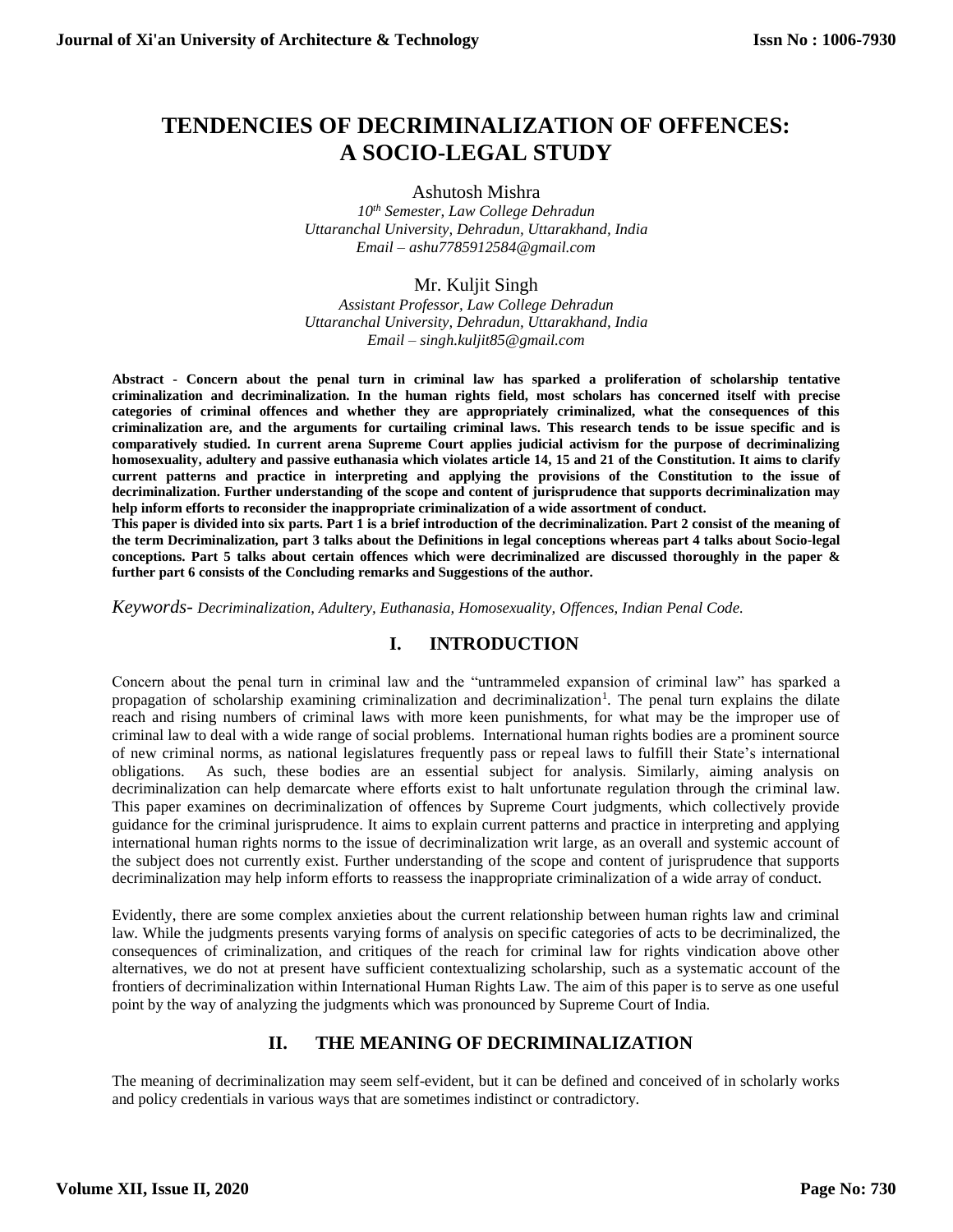It could swallow up almost every theoretically interesting question about criminal law, criminal responsibility, criminal justice and retribution<sup>2</sup>. The hypothesis, thoughts, ambitions and interests underlying criminal legislation, or the political promises of such legislation; those which inform citizens' decision-making, along with patterns of policing, prosecution and plea-bargaining; the contours of criminal law doctrine and of criminal legislation; the practices of judges and magistrates both in applying criminal law to particular offenders and sentencing them: the practices of officials in the penal system; even the impact of social attitudes and the predictable economic costs, the personal ruptures and the knock-on social effects which accompany punishment: all of these, and more, contribute to our understanding of the social and political phenomenon of 'criminalization'.

## **III. LEGAL CONCEPTIONS AND DEFINITIONS**

Decriminalization in terms of de jure means decriminalization, where legislatures repeal or narrow criminal statutes, to eliminate all or portions of a conduct from the purview of the criminal law. This is often a codification of de facto practices of decriminalization, where a criminal offence remains in the criminal code but is no longer enforced. De facto decriminalization is often due to obsolescence, and the resulting legal anachronisms may sometimes reflect a less politically divisive option where it is easier to cease enforcement of a criminal law than it is to remove it from the criminal code. For certain behavior that may still be in contention, full de jure decriminalization would help avoid the risk of future enforcement.

Mostly the term de-penalization is mistakenly used interchangeably with decriminalization, but this is a much tapered concept which describes the removal of custodial sentences as a punitive measure, while the conduct itself remains a criminal offence. In this position other forms of criminal punishment may be imposed instead, for example probation or compulsory rehabilitative programming.

# **IV. SOCIO-LEGAL CONCEPTIONS AND DEFINITIONS**

Other conceptions of decriminalization are Socio-legal<sup>3</sup>. These examine decriminalization across the entire criminal justice system and examine the wider social and political processes in which criminal justice systems are surrounded, within states and internationally. They are helpful for understanding how legal categories are applied to whom, in what circumstances, and with what consequences. They enable the assessment of "the relations of class, race, and gender, the cultural assumptions and prejudices, and the political considerations that inform and influence the practice of law,"<sup>4</sup> and the "partial, besieged, and often biased ways" in which criminal laws are applied.

## **V. SEVERAL OFFENCES**

## **5.1 Decriminalization of homosexuality**

While addressing to the Constituent Assembly on November 25, 1949, Dr. B.R. Ambedkar laid out his transformative vision for the Constitution of India. The script, he said, ought to serve as a lodestar in the attempt to make India not merely a political but also a social democratic system. He saw liberty, equality and fraternity as principles of life, as a collective "union of trinity*". "To divorce one from the other,"* he said, *"is to defeat the very purpose of democracy.*"<sup>5</sup> Now, after the Independence, these values that Dr. Ambedkar saw as integral to India's republic, find new meaning in a remarkable ruling of the Apex Court in *Navtej Singh Johar and Ors.* v. *Union of India*<sup>6</sup>. Not only has the court struck down the miserably wicked Section 377 of the Code<sup>7</sup>, in so far as it criminalize homosexuality, but it has also recognized the Constitution's enormous and extraordinary transformative power. The Apex court has provided us with a deep expression of democratic hope. And perhaps we can finally believe, as Nehru said, in his famous speech, which was given at the midnight that "the past is over, and it is the future that beckons to us now".

# **5.1.1 Macaulay's shadows on section 377<sup>8</sup>**

According to Section 377 of the Code<sup>9</sup> "any person who voluntarily has *carnal intercourse against the order of nature with any man, woman or animal"* over the years, the term, *"against the order of nature",* has been used Macaulay, the law's drafter, despised the idea of even a debate on the legislation's language. *"We are decidedly of*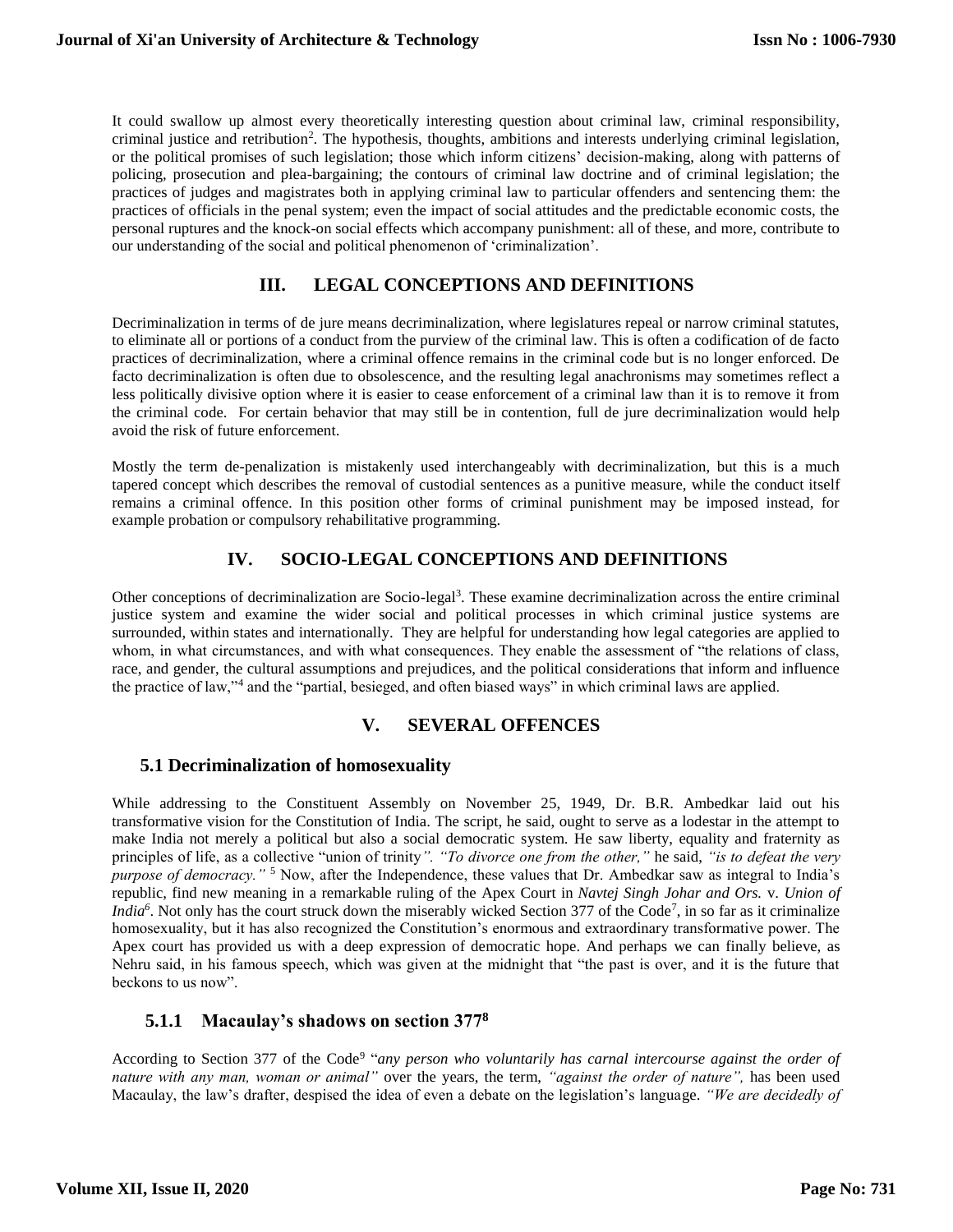*the opinion that the injury which would be done to the morals of the community by such discussion would far more than compensate for any benefits which might be derived from legislative measures framed with the greatest precision."*<sup>10</sup>

It is to be noted that if the any person is found breaching this provision he shall be punished with imprisonment for life or for a term which may extend to ten years and he shall also be liable for fine.

Like many other colonial-era laws, therefore, Section 377<sup>11</sup> was inserted with a view to upholding a conspicuously Victorian notion of public morality. But post-Independence, the law remained on the books, as an edict that the Indian state saw as essential to the enforcement of its own societal customs. The criminal law, the government understood that, it was a legitimate vehicle through which it could impose and entrench in society its own ideas of what constituted a good life.

## **5.1.2 Long road to freedom on decriminalization of homosexuality**

In July 2009, the Delhi High Court, in a judgment pronounced by a bench comprising Chief Justice A.P. Shah and Justice S. Muralidhar, discarded this vision, and declared Section 377, insofar as it criminalized homosexuality, unconstitutional.<sup>12</sup> In the court's belief, the law was patently biased. It offended not only a slew of explicitly guaranteed fundamental rights - in this case, Articles 14, 15, 19 and 21 - but also what the judgment described as *"constitutional morality".* At the time this was an important statement to make. Indeed, just about four years later, the Supreme Court reversed the findings in Naz<sup>13</sup>, and rendered the judgment's radical idea nugatory. In a catastrophic decision, the court, in Suresh Kumar Koushal,<sup>14</sup> once again acknowledged homosexuality as an offence. LGTBQ peoples, to the court, constituted only a "miniscule minority", and they enjoyed, in the court's belief, neither a right to be treated as equals nor a right to ethical liberty, a autonomy to decide for themselves how they wanted to lead their lives.

But now, in *Navtej Singh Johar* v. *Union of India*<sup>15</sup>, the court has restored both the quotidian and the stupendous glories of the judgement in Naz<sup>16</sup>. Unexceptionally, Section  $377^{17}$ , it has found that, it infringes the guarantee of equality in Article 14, the guarantee against discrimination in Article 15, the right to freedom of speech and expression contained in Article 19, and the pledge of human dignity and privacy inherent in Article 21. But, perhaps, more critically, the court has taken inspiration from Naz in bringing to the heart of constitutional elucidation a theory that seeks to find how best to understand what equal ethical status in society really demands, a speculation that engages profoundly with India's social and political history.

# **5.1.3 Interpreting the constitution on homosexuality**

In the case of *Navtej Singh Johar* v. *Union of India<sup>18</sup>*, the judges have given separate opinion which was written respectively by Chief Justice of India Dipak Misra and Justices R.F Nariman, D.Y Chandrachud and Indu Malhotra; collectively adopt an interpretive model that gives to India's history at its full consideration. The Constitution of India *"was burdened with the challenge of 'drawing a curtain on the past' of social inequality and prejudices,"* Justice Chandrachud wrote that, invoking Professor Uday Mehta. The manuscript, therefore, was an *"attempt to reverse the socializing of prejudice, discrimination and power hegemony in a disjointed society."* Or, as Chief Justice, Justice Dipak Misra placed it: *"The adoption of the Constitution was, in a way, an instrument or agency for achieving constitutional morality and a means to discourage the prevalent social morality at that time. A country or a society which embraces constitutional morality has at its core the well-founded idea of inclusiveness.<sup>19</sup>*

Future disputes will certainly have to be conducted by the court's general rule prescribed in Navtej Singh Johar<sup>20</sup>. The court has already held in reserve its judgment in a number of cases that will tell us how it intends on applying this theory. Its pronouncement in cases concerning the entry of women into the Sabarimala temple, on the practice of female genital mutilation of minor girls in the Dawoodi Bohra community, on the legality of the Indian Penal Code's adultery law, will all prove telling. Yet, much like the challenge to Section 377<sup>21</sup>, the issues at the core of these cases are barely controversial as a matter of pure constitutional interpretation. Ultimately, therefore, the right worth of Navtej Singh Johar<sup>22</sup> will only be seen when the court sees this conjecture as integral to its skill to judge clashes between the power of the state and individual freedom, to cases such as the challenge to the Aadhaar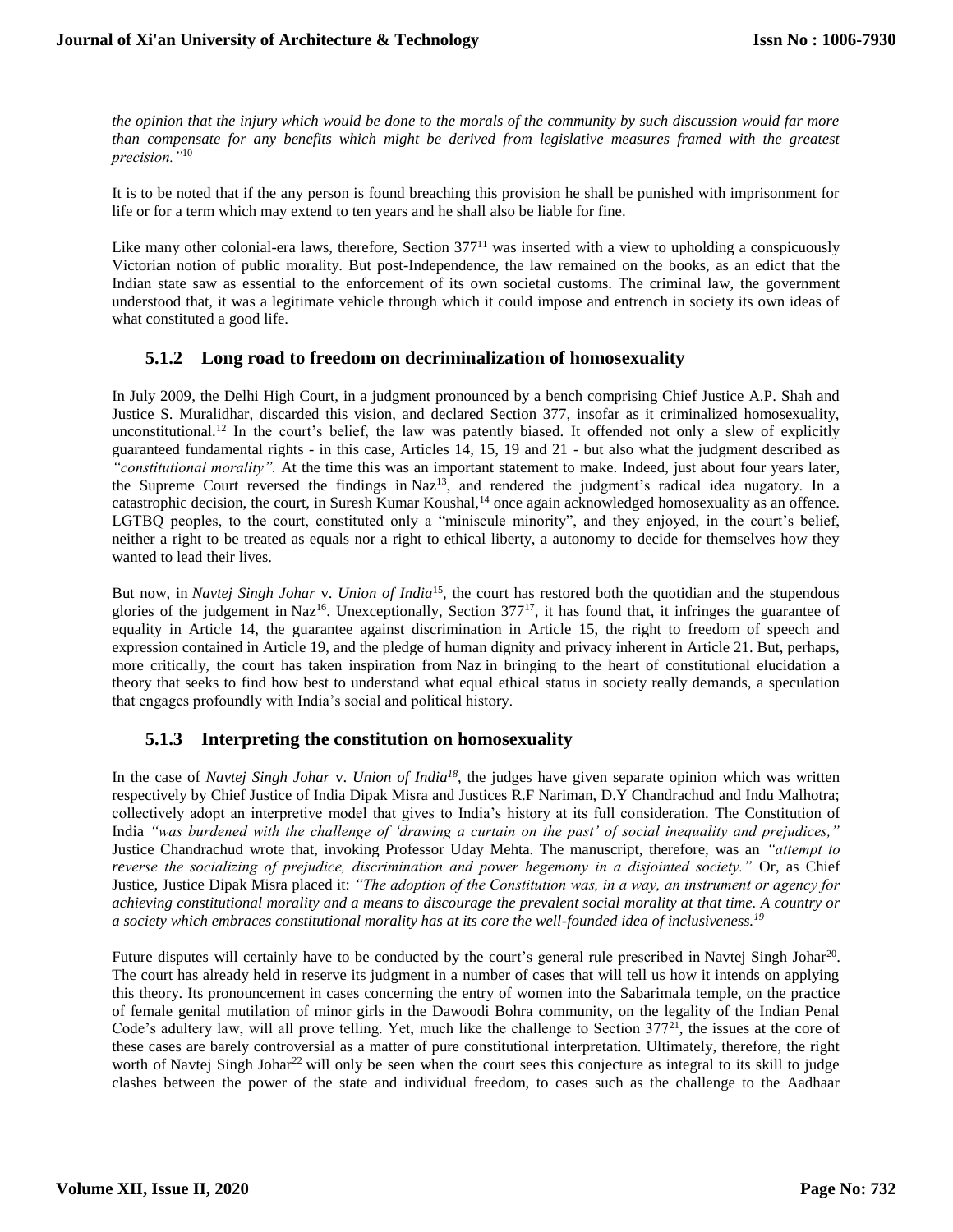programme, which seek to reverse the alteration that the Constitution brings. There too, as Chief Justice, Justice Dipak Misra has written, the court must be *"guided by the conception of constitutional morality.<sup>23</sup>*

## *5.1.4* **Analysis of decriminalization of section 377 of IPC**

The Supreme Court has given a very narrow definition of the provisions under the Articles 14, 15 and 21 of the Constitution of India in the case of Navtej Singh Johar<sup>24</sup>. It has not taken into account according to the changing trends in the world and wider acceptance of different sexual orientations. Unlike the Delhi High Court, it has not considered the historical background and values of the Indian culture where there is evidence of the prevalence of homosexuality. Many temples noticeable scenes of people indulging same gender sexual intercourse which the society today considers obscene.

## **5.2 Decriminalization of adultery**

The five-judges of Supreme Court constitute bench which comprised of Chief Justice Dipak Misra and Justices R F Nariman, A M Khanwilkar, DY Chandrachud and Indu Malhotra, they dealt with the issue of adultery and overturn three previous ruling which has declared adultery law as constitutional. **Striking down Section 497 of IPC<sup>25</sup>, the court said it is** *'manifestly arbitrary, violates right to equality, dents individuality of women'.<sup>26</sup>*

A 158 year old section<sup>27</sup> provided that *"Whoever has sexual intercourse with a person who is and whom he knows or has reason to believe to be the wife of another man, without the consent or connivance of that man, such sexual intercourse not amounting to the offence of rape, is guilty of the offence of adultery".*

The offence of adultery leads to a maximum punishment of five years, or with fine, or both.

The Chief Justice of India and Justice Khanwilkar said: *"We declare Section 497 IPC and Section 198 of Cr.P.C dealing with prosecution of offences against marriage as unconstitutional".*

# **5.2.1 Inequality not constitutional**

Chief Justice of India, who wrote the judgment for himself and Justice Khanwilkar, said adultery dents the independence of women and it is not a crime in countries like China, Japan and Australia. Adultery might not be cause of gloomy marriage, it could be result of an unhappy marriage, the Chief Justice of India said. The Chief Justice of India said unequal treatment of women invites the wrath of the Constitution of India.

The judgment<sup>28</sup> by apex court's five-judge bench headed by Chief Justice Dipak Misra said the beauty of the Constitution is that it includes "then I, me and you". Reading out the judgment, the CJI said that equality is the governing parameter of the Constitution. The Apex court held that any provision treating women with inequality is not constitutional and it's time to say that husband is not the master of woman<sup>29</sup>.

## **5.2.2 To be treated as** *'Civil Wrong'*

The CJI said section  $497^{30}$  is manifestly arbitrary the way it deals with women. The bench of judges held that adultery can be treated as civil wrong for dissolution of marriage. There can't be any social authorization which destroys a home, the Chief Justice of India said, but added that adultery should not be a criminal offence. The Supreme Court said in the ruling that adultery can be a ground for civil wrong, a ground for divorce but not a criminal offence. Justice Chandrachud said self-sufficiency is basic thing in dignified human existence and Section 497 strips women from making choices and held adultery as a relic of past. Parliament has obligated a condition on sexuality of women by making adultery as offence, he said, adding that section 497 is rejection of substance of equality. Chief Justice said Section 497 is held to be unconstitutional as adultery is manifestly arbitrary<sup>31</sup>.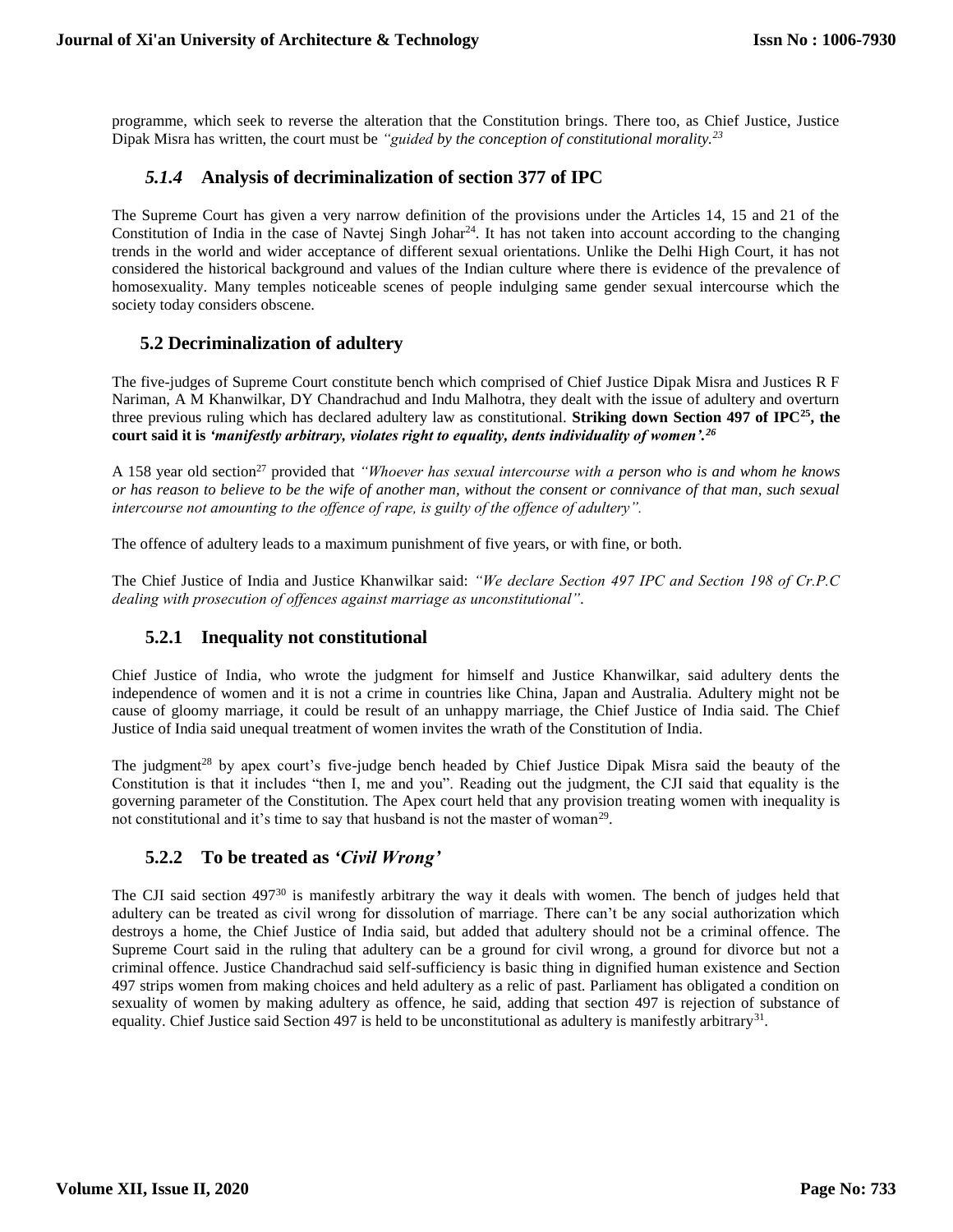# **5.2.3 Analysis of decriminalization of section 497 of IPC<sup>32</sup>**

In the instant case<sup>33</sup>, the Supreme Court struck down Section  $497<sup>34</sup>$ . With a single knock of a pen, the Court has added its bit to cause danger to the institution of marriage. Winds have been cast to dilute the institution upon which the strong base of the Indian Society rests. The preclusion effect has been out rightly blown. This termination will lead to rapid profiling in the crimes related to adultery. With absolute rights come absolute consequences. Hence, this verdict can lead to sexual chaos. Adultery is no longer a criminal offence now. It is just a civil wrong for which the remedy is given which is divorce. An ethical wrong can never be a legal right. The reasons are vain and hence this cannot become Lex Loci. If Adultery is not a crime or a wrong, then obtaining a divorce on this ground would be an endless chase. Criminal law is a guardian of the historical roots and ethical principles of the society.

*"If we start subjecting laws to our personal rationale, it would lead to chaos, as a counter-narrative would always exist."*

In *State of U.P. v. Deoman Upadhyaya<sup>35</sup>* the Constitution Bench of the Supreme Court observed:

*"In considering the constitutionality of a law on the ground whether it has given the same treatment to all persons similarly circumstanced, it has to be remembered that the legislature has to deal with realistic problems. The question is not to be judged by merely enumerating other theoretically possible situations to which the ruling may have been, but has not been, applied."*

Section 497 IPC acted as a deterrent so that the adulterer does not commit the same crime again. The law didn't fall short to prevent adultery, but the enforcement did. Just because of this reason, it cannot be decriminalized. A whole house can collapse with the collapse of a single brick. Crime rates in rape, murders etc. are also increasing rapidly but these are not decriminalized relying on this argument. India is still a semi-squire and conservative nation. So adjudication merely on the ideas of the western countries is not possible. Many factors regarding the socio-economic order of the country need to be considered.

It was well observed by Justice Frankfurter in *Trop v. Dulles<sup>36</sup> "All power is, in Madison's phrase, of an encroaching nature. Judicial power is not immune from this human weakness. It must always be on guard against encroaching beyond its proper bounds, and not the less so since the only restraint on it is self-restraint. The Court must observe fastidious regard for limitations on its own powers, and thus preclude the Court giving effect to its own notions of what is wise and politic. That self-restraint is of the essence in the observance of the judicial oath, for the Constitution has not authorized the judges to sit on the wisdom of Congress or the Executive Branch."*

As observed by the Supreme Court in *Govt. of Andhra Pradesh and Ors. v. Smt. P. Laxmi Devi<sup>37</sup> "Adjudication must be done within the system of historically validated restraints and conscious minimization of the judges preferences*", and as held in *State of Bihar v. Kameshwar Singh<sup>38</sup>* **,** *"The legislature is the best judge of what is good for the people by whose suffrage it has come into existence."*

The immediate consequences will be that the suicide rates in marital relationships will increase now and then prosecution under Section 306 relating to abetment of suicide will take place. It would have been reasonable if the section was amended instead of being struck down. The elimination of women in this provision *"delegitimizes the sexuality of women by careful erasure of it".*

Instead, Section 198 of Code of Criminal Procedure, 1973 should have been struck down as it prevents wives from filing complaints against adultery. As rightly cited by J. Indu Malhotra in her judgment<sup>39</sup> that "Women are no longer *invisible to law, and they no longer live in the shadows of their husbands".*

## **5.3 Decriminalization of passive euthanasia**

The Supreme Court has given legal sanction to passive euthanasia in a landmark verdict<sup>40</sup>, permitting 'living will'<sup>41</sup> by patients on withdrawing medicinal support if they slip into permanent coma. The Supreme Court said that directions and guidelines lay down by it and its directive shall remain in force till legislation is brought on the issue.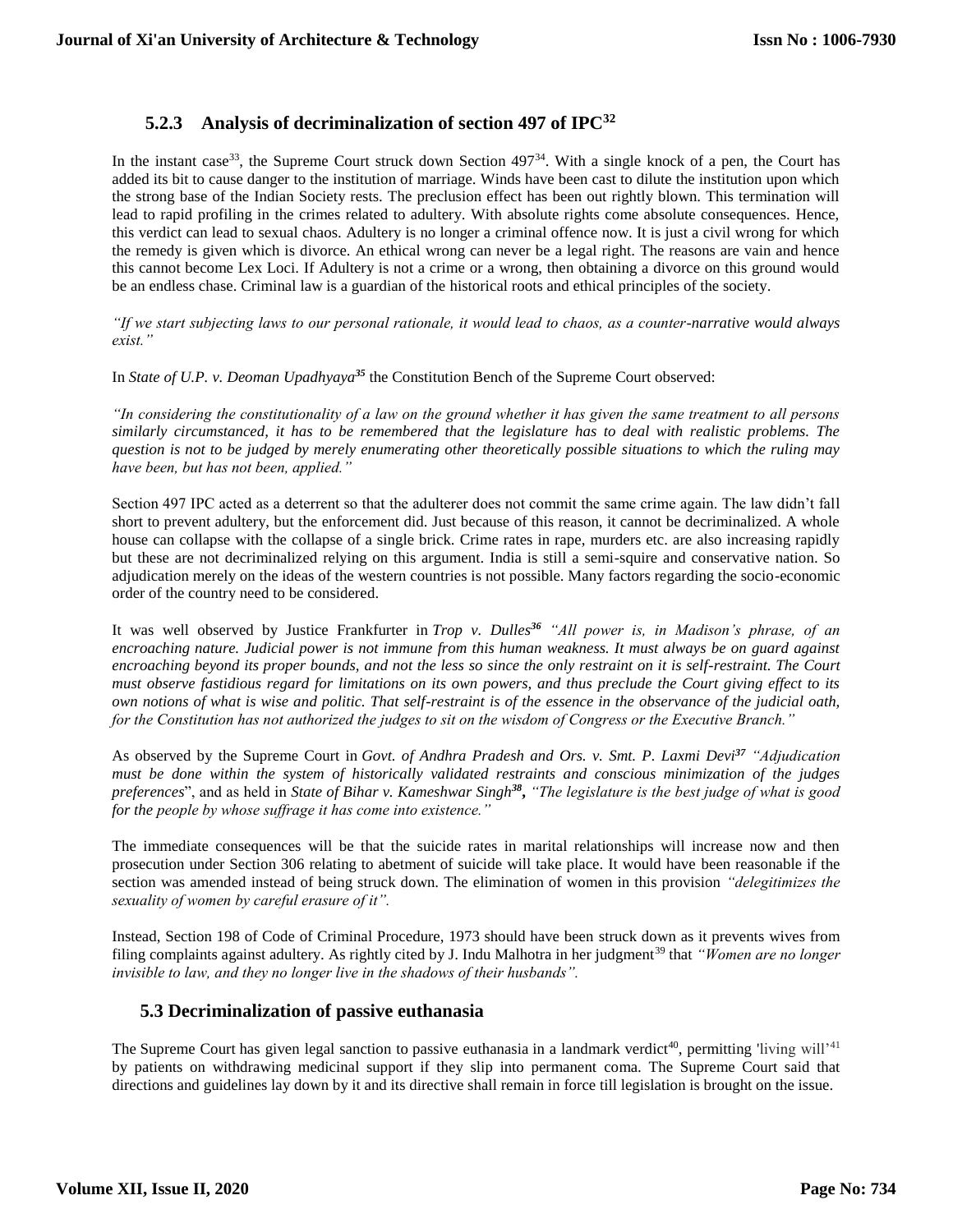## **5.3.1 What is passive euthanasia?**

Passive euthanasia is a situation where there is withdrawal of medicinal treatment with the premeditated intention to be quick with the death of a terminally-ill patient.

## **5.3.2 What is the case law?**

The ruling stems from a petition<sup>42</sup> filed by an NGO 'Common Cause', who had move towards the court seeking a direction for recognition of *'living will'* and challenged that when a medicinal expert said that a person troubles with terminal disease had reached a point of no come back, then she should be given the right to refuse being put on life support.

*"How can a person be told that he/she does not have right to prevent torture on his body? Right to life includes right to die with dignity. A person cannot be required to live on support of ventilator. Keeping a patient alive by artificial means against his/her desires is an assault on his/her body,*" the petition<sup>43</sup> said.

The central government, however, had told the court that the government had in principle decided to make legal, attempt to suicide which at present is an offence punishable by up to one year jail term under Section 309 of Indian Penal Code.

## **5.3.3 What is a living will?**

A living will is a written manuscript by method of which a patient can give his explicit directions in advance about the medicinal treatment to be administered when he or she is terminally ill or no longer able to express informed permission. Passive euthanasia, meanwhile, is a situation where there is withdrawal of medicinal treatment with the deliberate intention to hasten the death of a terminally-ill patient.

## **5.3.4 Analysis of decriminalization of passive euthanasia**

A five-judge bench of the Supreme Court in recent times legalized passive euthanasia and issued guiding principle in recognition of *'living will'* made by terminally-ill patients<sup>44</sup>. The judgment has been hailed for its farreaching impact on Indian society. It may be worth mentioning here that though the five judges were of different views on the matter, yet they were unanimous on allowing a *'living will'* to terminally-ill patients.

I believe that death has an inevitability and amorality of its own. The Supreme Court judgment has in a sense ascribed morality to death by bringing in human intervention.

Paul Kalanithi, in his book<sup>45</sup>, has written, "But knowing that even if I'm dying, until I actually die, I am still *living."* The process of life is not over till it ends. Whether this judgment is bound to change that perception or not is something we will have to wait and see. A *'living will'*, which allows one to choose death, is a freedom which only the educated can avail. In a country which is challenged with ignorance and illiteracy, who can make such a *'living will'* is no secret. Thus, in a sense, the provision of passive euthanasia in India becomes exclusive to the sophisticated, if not the elite.

Thus, the basis of using passive euthanasia in terminal conditions as allowed by the Supreme Court judgment can be easily misused by doctors, kin and even by the patients. This is something which would need constant evaluation by the treating physician, free from the diktats of the law. This for me is a critical flaw in the judgment and will raise a storm once fully operational in our society.

In an interesting point made in the verdict, it is mentioned that:

*"It is to be borne in mind that passive euthanasia fundamentally connotes absence of any overt act either by the patient or by the doctors."*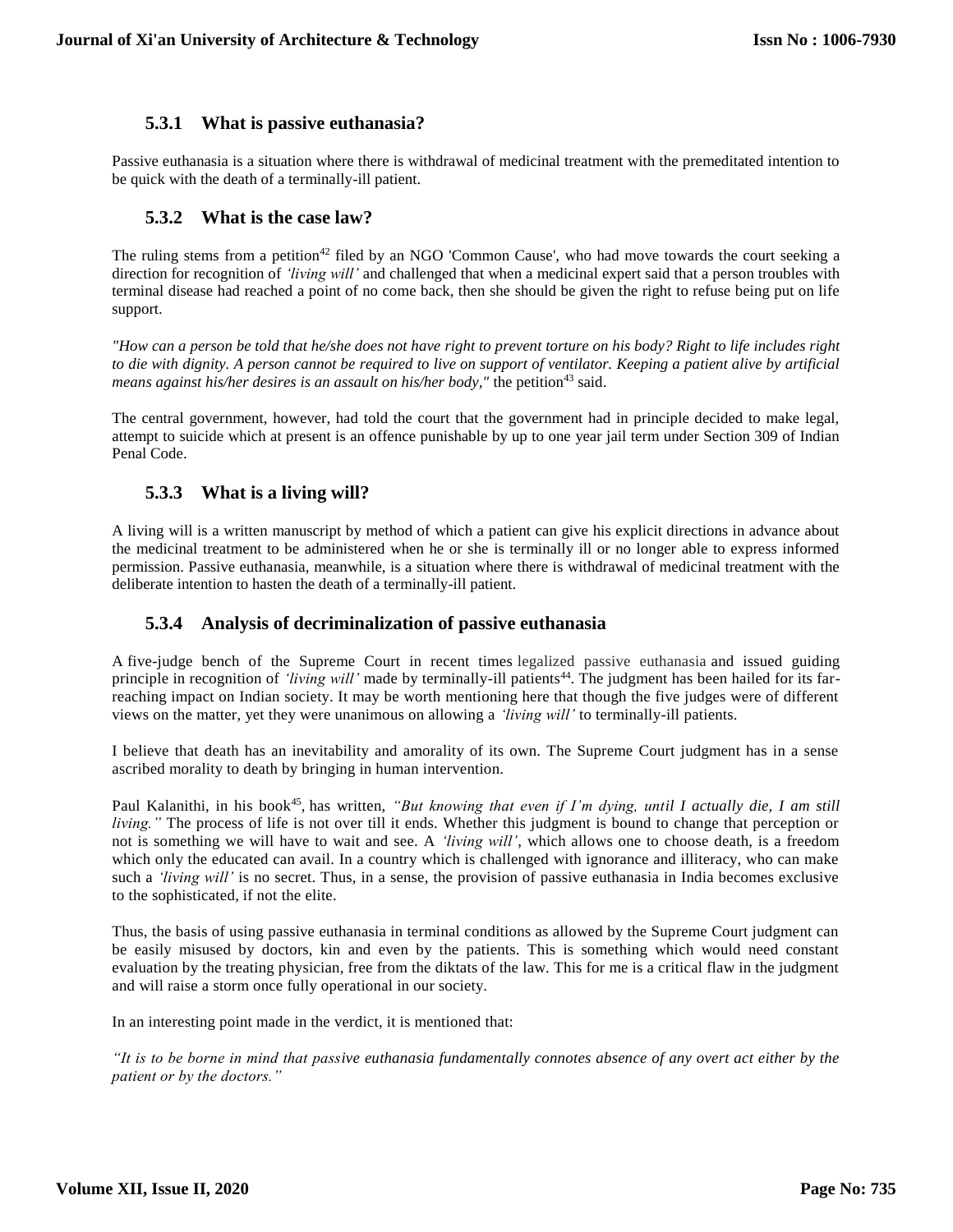This is remarkable because it raises a question of ethics versus legality on part of the doctor who will preside over the death of a willing patient. Doctors are bound by acts of commission or omission which should be in tune with patient's welfare. The intention of treatment is defined through doctor's acts of omission or commission, which should help the patient to get better.

To accept development without losing one's tail would be the most terrible mistake of advancement. For passive euthanasia to be seriously considered as a choice in a country like ours, we need to keep in mind the words of Immanuel Kant, the proponent of principles of ethics which form the basis of medical ethics too. He argued that morality can't be based on happiness; moral principles could be derived from practical reason alone.

# **VI. CONCLUSION & SUGGESSIONS:-**

Decriminalization of offences by the judgment of supreme court of India shows to fold a progression, first is progression in criminal jurisprudence which change its nature with the passage of time which reflect the progression of criminal jurisprudence and make it healthy and comfortable administration of justice in Indian legal system, in second fold of progression shows that law is dynamic in true sense which change with the necessary circumstances, needs and reason as well as with object.

In the entire process of decriminalization of offences we cannot overlooked the role of Indian judiciary which play vital role in decriminalizing and making necessary and desirable change in existing law.

The recently judgment such as in the case of Navtej Singh Johar<sup>46</sup>, Joseph Shine<sup>47</sup> and Common cause<sup>48</sup> shows that violate Article 14,15 and 21 of the Constitution of India.

As was said in *Proprietary Articles Trade Association v. AG for Canada<sup>49</sup>*: "The criminal quality of an act cannot be discerned by intuition; nor can it be discovered by reference to any standard but one: Is the act prohibited with penal consequences?" The administration is thus responsible for the certain of crimes, and if this is to be done in a lucid manner, it is necessary that there should be a satisfactory body of knowledge relating to the criteria which a lawmaker should take into account when deciding whether or not to make conduct criminal or whether or not to remove existing criminal sanctions.

Also the conscience of the society plays a major role that what should be inclusive and what should be not as an acceptable crime. For instance the bloody sport of *jalikattu* is legislature by the legal framers but the mindset of the society can never accept this and thus for removal of this and to keep harmony in the society, the ordinance was passed by the governor. Thus we can conclusively say that the conscience of the society also one of the major key to decriminalize the offences.

There can be a little doubt that decriminalization of criminal law is essential to relieve the congest machinery of criminal justice and to increase the criminal sanctions effectiveness by restricting it to its proper function, as an ultimate tool to protect fundamental interest against punishment able conduct. Wholesale decriminalization of the law, unfortunately, is as unlikely as it may be desirable and necessary. The legislature, under pressure from various groups in society, could only with difficulty repeal crimes without substituting satisfactory alternative sanctions.

From the above discussion, a few suggestions would include:

- 1. Legislature can enact statutes in ways that promote leniency, or they can enact statutes in ways that permit old habits to persist.
- 2. Courts can interpret those statutes in ways that promote the values of decriminalization, or they can issue interpretations that permit business to proceed as usual.
- 3. Perhaps most importantly, police are at the front lines of ensuring that decriminalization really works the way it's supposed to.